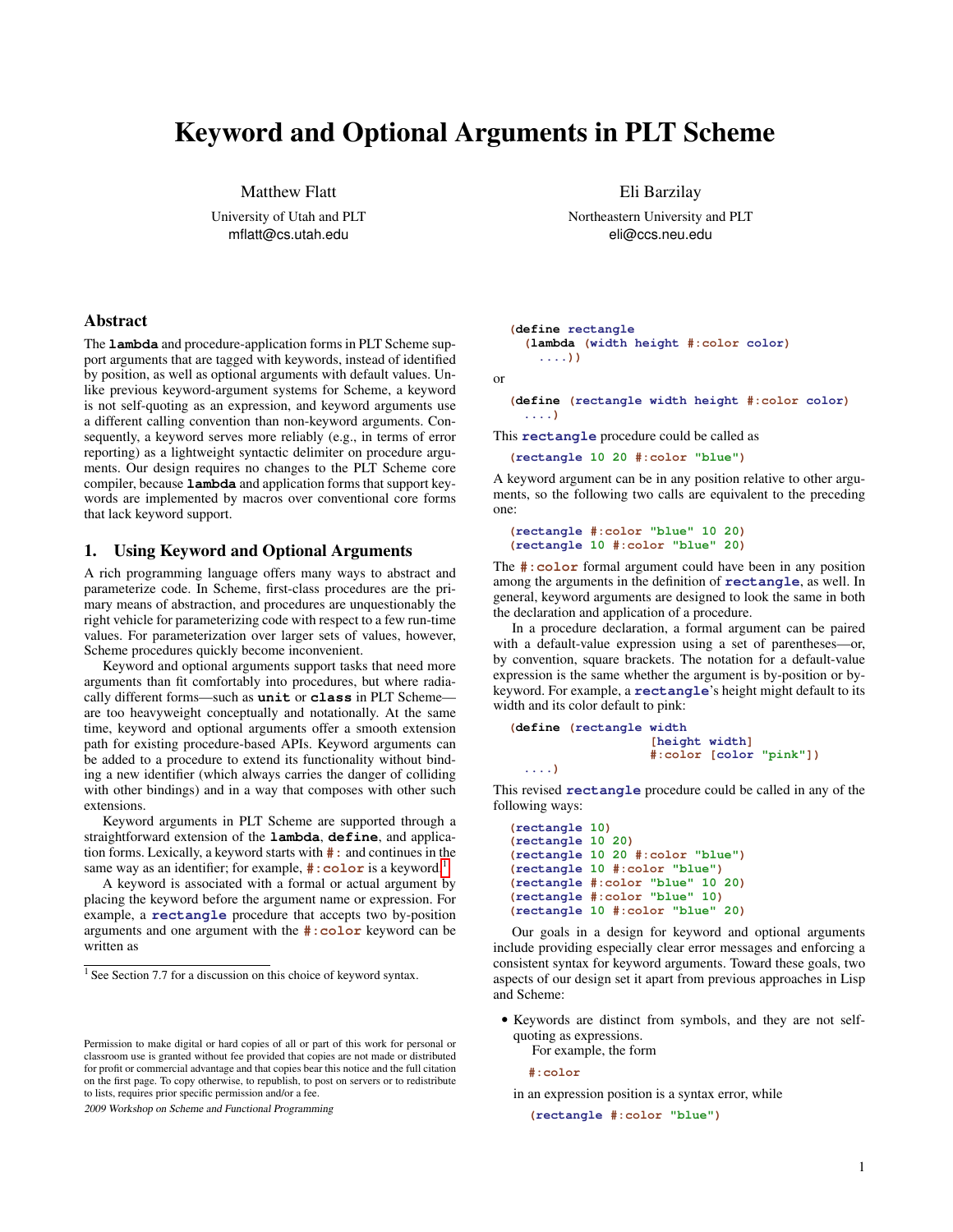is a call to **rectangle** with the **#:color** argument **"blue"**. In the latter case, the procedure-application form treats the #: color keyword as an argument tag, and not as an expression. Every keyword in an application must be followed by a value expression, so the form

**(rectangle #:color #:filled? #f)**

is rejected as a syntax error, because **#:color** lacks an argument expression; if keywords could be expressions, the call would be ambiguous, because **#:filled?** might be intended as the **#:color** argument to **rectangle**.

• Keywords are not passed as normal arguments to arbitrary procedures, where they might be confused with regular procedure arguments. Instead, a different calling convention is used for keyword arguments.

For example,

**(cons #:color "blue")**

does not create a pair whose first element is a keyword and second element is a string. Evaluating this expression instead reports a run-time error that **cons** does not expect keyword arguments.

Although a keyword is not self-quoting as an expression, a keyword is a first-class value in PLT Scheme. A keyword can be quoted to produce a valid expression, as in **'#:color** and **(cons '#:color "blue")**, where the latter creates a pair whose first element is a keyword. Keyword values and quoted-keyword expressions are useful for creating a procedure that accepts arbitrary keyword arguments and processes them explicitly. Keyword values are also useful in reflective operations that inspect the keyword requirements of a procedure. By convention, PLT Scheme programmers do not use keywords for run-time enumerations and flags, leaving those roles to symbols and reserving keywords for syntactic roles.

The rest of the paper proceeds as follows. Section 2 describes the syntax and semantics of keyword and optional arguments in PLT Scheme. Section 4 describes our implementation of keyword arguments. Section 5 provides some information on the performance of keyword and optional arguments. Section 6 reports on our experience using keywords in PLT Scheme. Section 7 describes previous designs for keywords in Lisp and Scheme and relates them to our design.

### 2. Syntax and Semantics

Figure 1 shows the full syntax of PLT Scheme's **lambda**. In a  $\langle$ kw-formals $\rangle$ , all  $\langle$ id $\rangle$ s must be distinct, including  $\langle$ rest-id $\rangle$ , and all  $\langle$ keyword $\rangle$ s must be distinct. A required non-keyword argument (i.e., the first case of  $\langle$  formal-arg $\rangle$ ) must not follow an optional nonkeyword argument (i.e., the second case of  $\langle$  formal-arg $\rangle$ ).

A **lambda** form that is constructed using only the  $\langle id \rangle$  form of  $\langle$  fomal-arg $\rangle$  has the same meaning as in standard Scheme (Sperber 2007). A **lambda** form that uses only the  $\langle id \rangle$  and  $\langle \langle id \rangle$   $\langle \langle \text{default} \rangle$  $\exp\left[\frac{\pi}{2}\right]$  forms of  $\langle$  formal-arg $\rangle$  can be converted to an equivalent **case-lambda** form; the appendix shows the conversion precisely in terms of **syntax-rules**. For each optional argument that is not supplied in an application of the procedure, the corresponding  $\langle$  default-expr $\rangle$  is evaluated just before the procedure body is evaluated. The environment of each  $\langle$  default-expr $\rangle$  includes the preceding arguments, and if multiple  $\langle$  default-expr $\rangle$ s are evaluated, then they are evaluated in the order that they are declared. When a "rest argument" is declared after optional arguments, arguments in an application are first consumed by the optional-argument positions, so the rest argument is non-empty only when more arguments are provided that the total number of required and optional arguments.

```
\langlelambda \langlekw-formals\rangle \langlebody\rangle ...+)
\langlekw-formals\rangle = (\langle formal-arg\rangle ...
                             \langle \text{formal-arg} \rangle ...+ . \langle \text{rest-id} \rangle\langle rest-id\rangle\langle formal-arg\rangle = \langleid\rangle\langleid\rangle \langle default-expr\rangle]
                             \langlekeyword\rangle \langleid\rangle\langlekeyword\rangle [\langleid\rangle \langle default-expr\rangle]
... means "zero or more," ...+ means "one or more," \langle id \rangle or \langle rest-id \ranglematches an identifier, \langle \exp \rangle or \langle default-expr\rangle matches an expression,
\langlekeyword\rangle matches a keyword, and \langlebody\rangle matches a definition or
```


 $(\langle \text{proc-expr} \rangle \langle \text{actual-arg} \rangle ...+)$  $\langle$  actual-arg $\rangle = \langle$ expr $\rangle$  $\langle$  keyword $\rangle$   $\langle$  expr $\rangle$ 

expression in an internal-definition context



```
> (define polygon
     (lambda (n [side-len (/ 12 n)] . options)
       (list n side-len options)))
> (polygon)
procedure polygon: no clause matching 0 arguments
> (polygon 3)
(3 4 ())
> (polygon 3 7)
(3 7 ())
> (polygon 3 7 'solid 'smooth)
(3 7 (solid smooth))
```
When the  $\langle$ keyword $\rangle$   $\langle$ id $\rangle$  or  $\langle$ keyword $\rangle$  **[** $\langle$ id $\rangle$   $\langle$  default-expr $\rangle$ **]** forms of  $\langle$  formal-arg $\rangle$  are used to construct a **lambda** expression, the resulting procedure accepts keyword-tagged arguments in addition to the arguments that would be accepted without the keyword-tagged arguments. Arguments using the  $\langle$ keyword $\rangle$   $\langle$ id $\rangle$ form are required, while arguments using the  $\langle$ keyword $\rangle$  **[** $\langle$ id $\rangle$ ]  $\langle$  default-expr $\rangle$ **]** form are optional. As with the keywordless  $\langle$ *id* $\rangle$  $\langle$ default-expr $\rangle$ ] form, each keyword-tagged  $\langle$ default-expr $\rangle$  is evaluated for a given application of the procedure if no actual argument is tagged with the corresponding  $\langle$  keyword $\rangle$ , and the preceding argument  $\langle id \rangle$ s are in the environment of each  $\langle default-expr \rangle$ . When  $\langle$  default-expr $\rangle$ s are evaluated for multiple arguments, they are evaluated in the order declared in the **lambda** expression, independent of whether the arguments have a keyword tag or the order of keyword tags on actual arguments. Actual arguments that are tagged with a keyword can be supplied in any order with respect to each other and with respect to by-position arguments.

```
> (define polygon
    (lambda (n [side-len (/ 12 n)]
               #:color [color "blue"]
               #:rotate theta
               . options)
       (list n side-len color theta options)))
> (polygon 4)
polygon: requires an argument with keyword #:rotate, not
supplied; arguments were: 4
> (polygon 4 #:rotate 0)
(4 3 "blue" 0 ())
> (polygon 4 7 #:rotate 0 #:color "red" 'solid)
(4 7 "red" 0 (solid))
```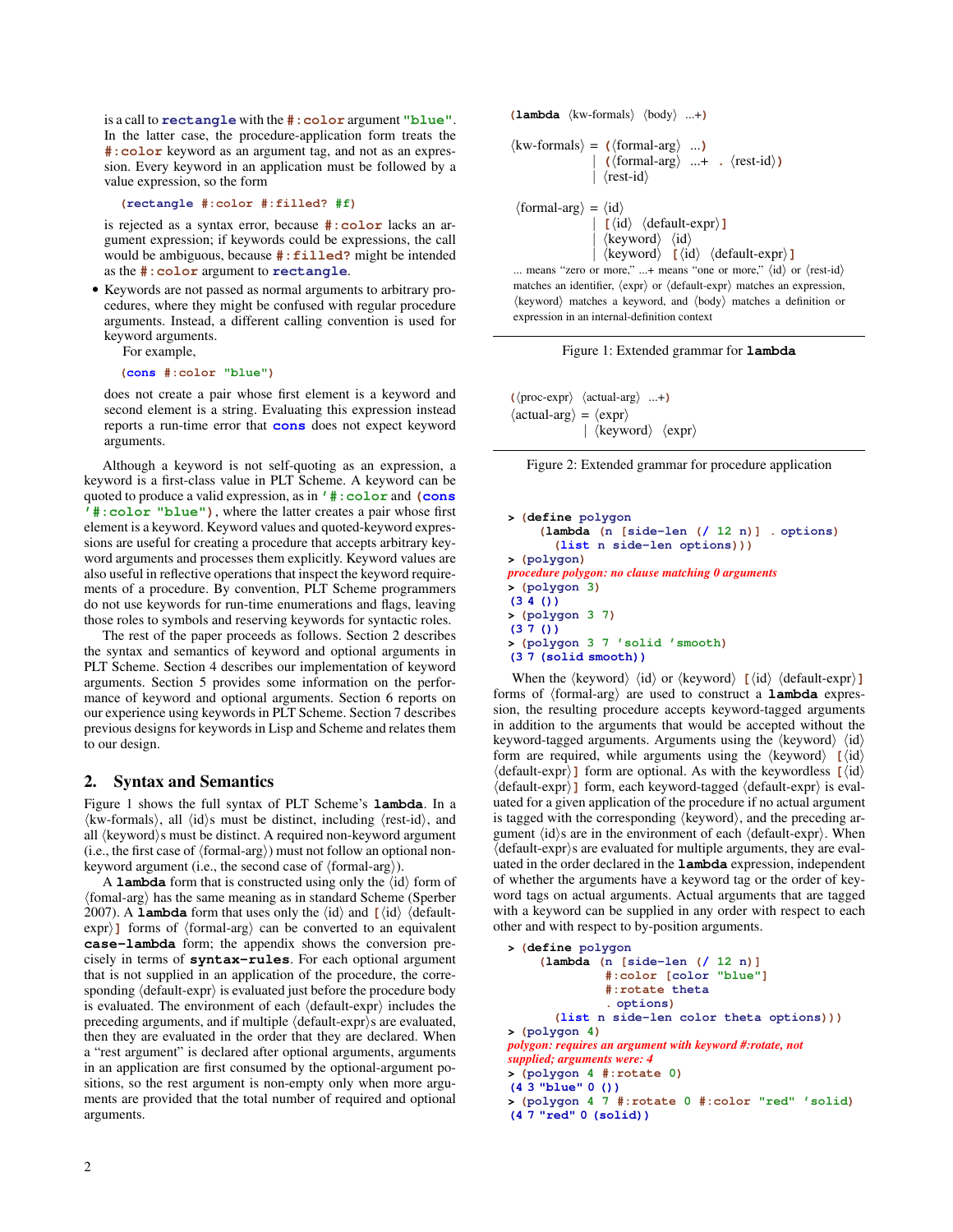The above examples use the extended syntax of procedure applications shown in Figure 2, which allows arguments tagged with keywords. Each  $\langle$ keyword $\rangle$  in an application must be distinct. Crucially, the grammar of  $\langle \exp \rangle$  in PLT Scheme (not shown here) does not include an unquoted  $\langle$ keyword $\rangle$ , so the grammar for procedure application is unambiguous.

Naturally, the result of  $\langle$ proc-expr $\rangle$  in an application must be a procedure. For each keywordless argument  $\langle \exp \rangle$ , the result is delivered to the procedure as a by-position argument, while each other  $\langle \text{expr} \rangle$  is provided with the associated  $\langle \text{keyword} \rangle$ . PLT Scheme always evaluates the sub-expressions of a procedure application leftto-right, independent of whether the argument is tagged with a keyword. If the applied procedure evaluates  $\langle$  default-expr $\rangle$ s for unsupplied arguments, it does so only after all of the  $\langle \text{expr} \rangle$ s in the procedure application are evaluated. Similarly, the expected and supplied arguments (in terms of arity and keywords) are checked after all of the argument  $\langle \exp r \rangle$ s are evaluated but before the any  $\langle$  defaultexpr)s would be evaluated (so no (default-expr)s are evaluated if the number of supplied by-position arguments is wrong, if a required keyword argument is missing, or if an unexpected keyword is supplied).

The **define** shorthand for procedure is extended in the obvious way to support keyword and optional arguments. PLT Scheme also supports the MIT curried-function shorthand, which composes seamlessly with keyword and optional arguments.

```
> (define ((rect w [h w] #:color [c "pink"])
           canvas x y)
    (set-pen-color! canvas c)
    (draw-rectangle! canvas x y w h))
> ((rect 10 #:color "blue") screen 0 0)
```
In addition to the **lambda**, **define**, and application syntactic forms, our design extends and adds a few procedures. An extended **apply** procedure accepts arbitrary keyword arguments, and it propagates them to the given procedure.

```
> (apply polygon 4 7 #:rotate 0 '(solid smooth))
(4 7 "blue" 0 (solid smooth))
```
Keyword arguments to **apply** are analogous to arguments between the procedure and list argument in the standard **apply**; that is, they are propagated directly as provided. The **keyword-apply** procedure generalizes **apply** to accept a list of keywords and a parallel list of values, which are analogous to the last argument of **apply**.

```
> (keyword-apply polygon
                  '(#:color #:rotate)
                  '("blue" 0)
                  4 7
                  '(solid smooth))
(4 7 "blue" 0 (solid smooth))
```
The list of keywords supplied to **keyword-apply** must be sorted alphabetically, for reasons explained in Section 4.

The **make-keyword-procedure** procedure constructs a procedure like **apply** that accepts arbitrary keyword arguments. The argument to **make-keyword-procedure** is a procedure that accepts a list of keywords for supplied arguments, a parallel list of values for the supplied keywords, and then any number of by-position arguments.

```
> (define trace-call
    (make-keyword-procedure
     (lambda (kws kw-vals proc . args)
       (printf ">>∼s ∼s ∼s<<\n" kws kw-vals args)
       (keyword-apply proc kws kw-vals args))))
> (trace-call polygon 6 #:rotate 0)
>>(#:rotate) (0) (6)<<
(6 2 "blue" 0 ())
```
Finally, the reflection operations **procedure-arity** and **procedure-reduce-arity** in PLT Scheme inspect or restrict the arity of a procedure. The additional procedures **procedurekeywords** and **procedure-reduce-keyword-arity** extend the set of reflection operators to support keywords. The **procedure-keywords** procedure reports the keywords that are required and allowed by a given procedure. The **procedurereduce-keyword-arity** procedure converts a given procedure with optional keyword arguments to one that allows fewer of the optional arguments and/or makes some of them required. A typical use of **procedure-reduce-keyword-arity** adjusts the result of **make-keyword-procedure** (for which all keywords are optional) to give it a more specific interface.

PLT Scheme does not extend **case-lambda** to support keyword or optional arguments; the extension would be straightforward, but there has been no demand. Similarly, continuations in PLT Scheme do not support keyword arguments. Extended variants of **call-with-values**, **values**, and **call/cc** procedures could support keyword results and continuations that accept keyword arguments. We have not tried that generalization, but an implementation could use continuation marks (Clements and Felleisen 2004) that are installed by **call-with-values** and used by **values** and **call/cc** to connect a keyword-accepting continuation with its application or capture.

## 3. Keywords in Other Syntactic Forms

The PLT Scheme macro system treats keywords in the same way as a number or a boolean. For example, a pattern for a macro can match a literal keyword:

```
(define-syntax show
 (syntax-rules ()
   [(_ #:canvas c expr ...)
     (call-with-canvas c (lambda () expr ...))]
   [(_ expr ...)
    (show #:canvas default-canvas expr ...)]))
```
This macro recognizes an optional **#:canvas** specification before a sequence of drawing expressions to select the target of the drawing operations. For example, the first pattern in the **syntaxrules** form matches

```
(show #:canvas my-canvas (draw-point! 0 0))
```
while the second clause matches

```
(show (draw-point! 0 0))
```
The second clause also matches

**(show #:dest my-canvas (draw-point! 0 0))**

in which case **#:dest** is used as an expression, and a syntax error after expansion reports the misuse of **#:dest**. That is, the pattern matcher for macros does not constrain arbitrary pattern variables against matching literal keywords. The error message "**#:dest** is not an expression" is less clear than "the **show** form expects **#:canvas** and does not recognize **#:dest**," and a **syntaxcase** implementation of **#:draw** could more thoroughly check its sub-forms. Similarly, the first clause in the **show** macro does not match

```
(show (draw-point! 0 0) #:canvas my-canvas)
```
since it recognizes **#:canvas** only at the beginning of the form. Again, a **syntax-case** implementation of **show** could allow **#**: canvas in later positions, if desired.<sup>[2](#page-2-0)</sup>

<span id="page-2-0"></span><sup>2</sup> A better solution would be a variant of **syntax-rules** that handles keyword constraints and ordering automatically—along with related constraints, such as requiring an identifier.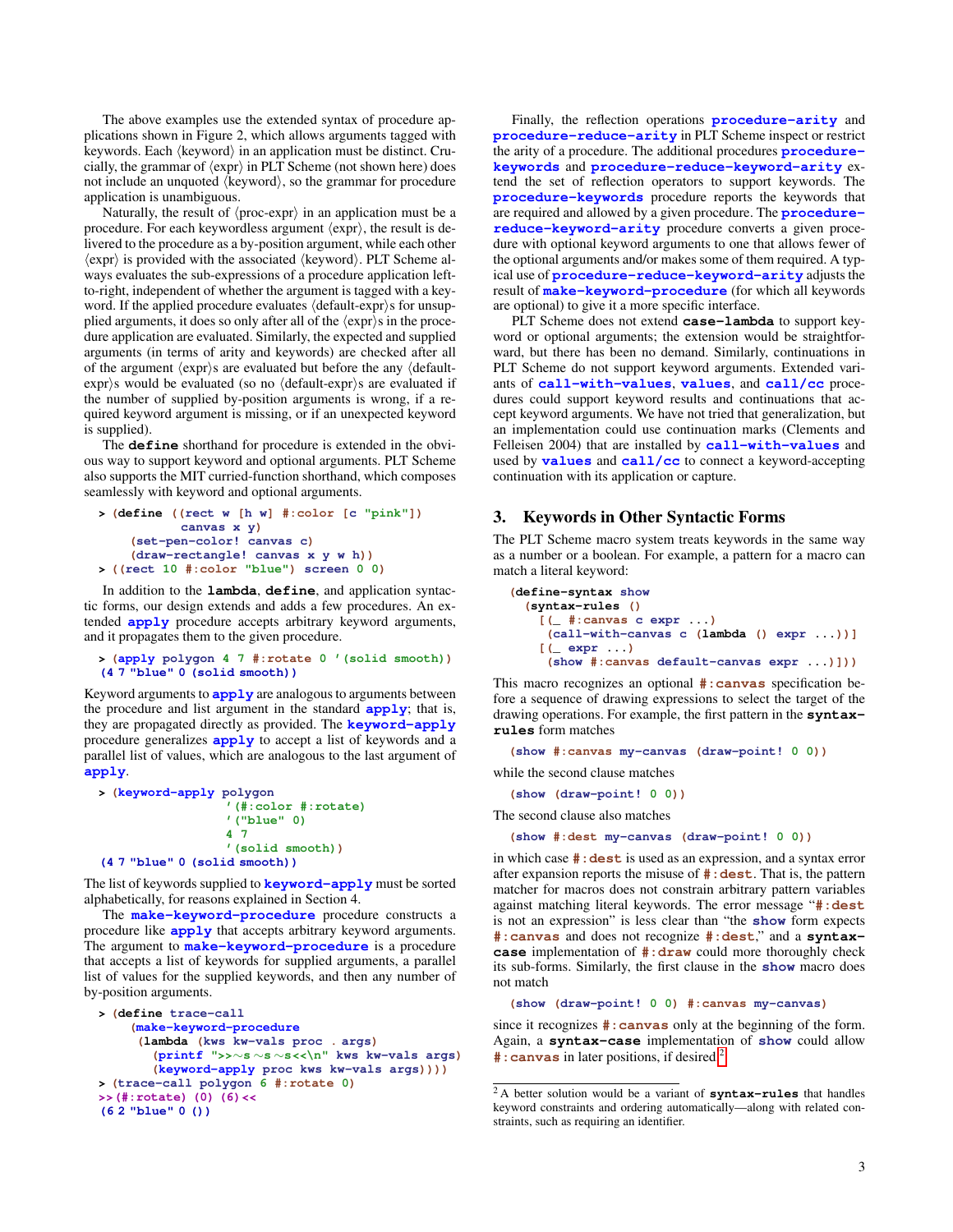```
(define-struct \langle id \rangle (\langle field \rangle ...) \langle struct\text{-}option \rangle ...)
            \langle \text{field} \rangle = \langle \text{field-id} \rangle\int \{ \text{field-id} \} \{ \text{field-option} \} ...]
\langlestruct-option\rangle = \#: super\langlesuper-expr\rangle#: auto-value \langle \text{auto-expr} \rangle#: property \langleprop-expr\rangle \langle val-exr\rangle| #:transparent
 \langlefield-option\rangle = #:mutable
                        | #:auto
```
Figure 3: Partial grammar for PLT Scheme's **define-struct**

Syntactic forms in PLT Scheme that use keywords include the **define-struct** form and the **->\*** contract constructor. Both are typical in that they allow keywords only in specific places (instead of anywhere between the form's parentheses). For example, the syntax of **define-struct** is shown in Figure 3, where keyword-tagged options appear only within  $\langle$  field $\rangle$ s and after the  $\langle$  field $\rangle$  sequence. In the allowed positions, however, keywords are used in a more flexible way than in an application form; the **#:transparent**, **#:mutable**, and **#:auto** keywords need no corresponding argument expression, while the **#:property** keyword is followed by two expressions. This combination of constraints (i.e., requiring keywords in certain positions) and generalizations (i.e., allowing different numbers of expressions associated with a keyword) compared to procedure application is the prerogative of a syntactic form.

At the same time, **define-struct** relies on the prohibition of unquoted keywords as expressions to provide good error messages when parsing a set of  $\langle$  struct-option $\rangle$ s, such as when the **#:super** keyword lacks a corresponding expression before the next keyword. The consistent role of keywords as non-expression delimiters has encouraged the use of keywords within syntactic forms for PLT Scheme.

## 4. Implementation

Although **lambda** and the procedure-application form in PLT Scheme support keyword and optional arguments, the core compiler does not directly support them. Instead, support for keyword and optional arguments is implemented as a macro in a library, in the same way that **unit** and **class** are implemented as macros over the core **lambda** form. The only core support for keywords is a keyword datatype and reader syntax.

The library is implemented so that the keyword-supporting application form is equivalent to the core application form when no keywords are supplied, and a **lambda** form with no keyword or optional arguments is equivalent to the core **lambda** form. Furthermore, a procedure with only optional keyword arguments can be called through the core application form. These constraints on the design preserve the performance of keywordless procedure applications and provide good interoperability between libraries that use and do not use keyword-supporting syntactic forms.

A PLT Scheme library can implement an extended application form, because an application form implicitly uses the **#%app** binding in its lexical environment. For example, in

```
(require (rename-in scheme [#%app orig-#%app]))
(define-syntax-rule (#%app expr ...)
  (begin
    (orig-#%app printf "at ∼s\n" '(expr ...))
    (orig-#%app expr ...)))
(+ 1 (+ 2 3))
```
each application of **+** prints debugging information before evaluating the application:

```
at (+ 1 (+ 2 3))
at (+ 2 3)
6
```
The library that implements keyword and optional arguments supplies an **#%app** macro in addition to **lambda** and **define** to replace the core bindings. The replacement macros expand a keyword-supporting **lambda**, **#%app**, or **define** into a combination of primitive forms and run-time functions (such as **makekeyword-procedure**) that implement keyword arguments.

To allow procedures with optional keywords to be applied through the core application form, the implementation relies on a second PLT Scheme facility that predates support for keywords: applicable structure types. When the core application form encounters a value to apply that is not a procedure, it checks whether the value is an instance of a structure type that has an associated application operation (which is itself represented as a procedure). If so, it uses the associated operation to apply the structure to the given arguments. For example, another way to create noisy procedure applications is to wrap the base procedure in a **traced** structure:

```
(define-struct traced (f)
 #:property prop:procedure ; => applicable
             (lambda (t . args)
               (let ([f (traced-f t)])
                 (printf "∼s\n" (cons f args))
                 (apply f args))))
(define traced-cons (make-traced cons))
(traced-cons 1 2)
```
Internally, the keyword-handling part of a procedure is represented by a core procedure that accepts a list of keywords, a list of corresponding values, and then the by-position arguments—just like a procedure given to **make-keyword-procedure**. This internal representation is wrapped in an applicable structure, where the application operation (which is used by a non-keyword application form) calls the internal procedure with empty keyword and keyword-value lists. The application form with keywords, meanwhile, extracts the internal procedure and applies it to non-empty keyword and value lists. The list of keywords is always sorted alphabetically, so that the supplied keywords can be checked against an expected set without sorting or searching when the internal procedure is called. The internal procedure is not directly accessible, since it is wrapped in an opaque structure.

The keyword-supporting application form sorts a set of supplied keywords at compile time. Compile-time sorting is possible because keywords in an application are statically apparent; keywords that act as argument tags are syntactic literals, while expressions that produce keyword values are never treated as argument tags. The list of keywords also can be allocated once per call site (as a quoted list of keywords), while the list of corresponding values must be allocated for each call. This detail explains why the internal representation of a keyword-accepting procedure accepts a list of keywords separate from the list of arguments.

Finally, an applicable structure that represents a keyword procedure has an associated property to generates a string description of the procedure's arity and expected keywords. This property is used when a procedure that accepts only optional keyword arguments is applied to the wrong number of by-position arguments. In that case, the arity-mismatch error not only describes the expected number of by-position arguments, but also the optional keyword arguments. This arity-description property is built into the run-time system, since it must be used when reporting an arity mismatch from the core application form.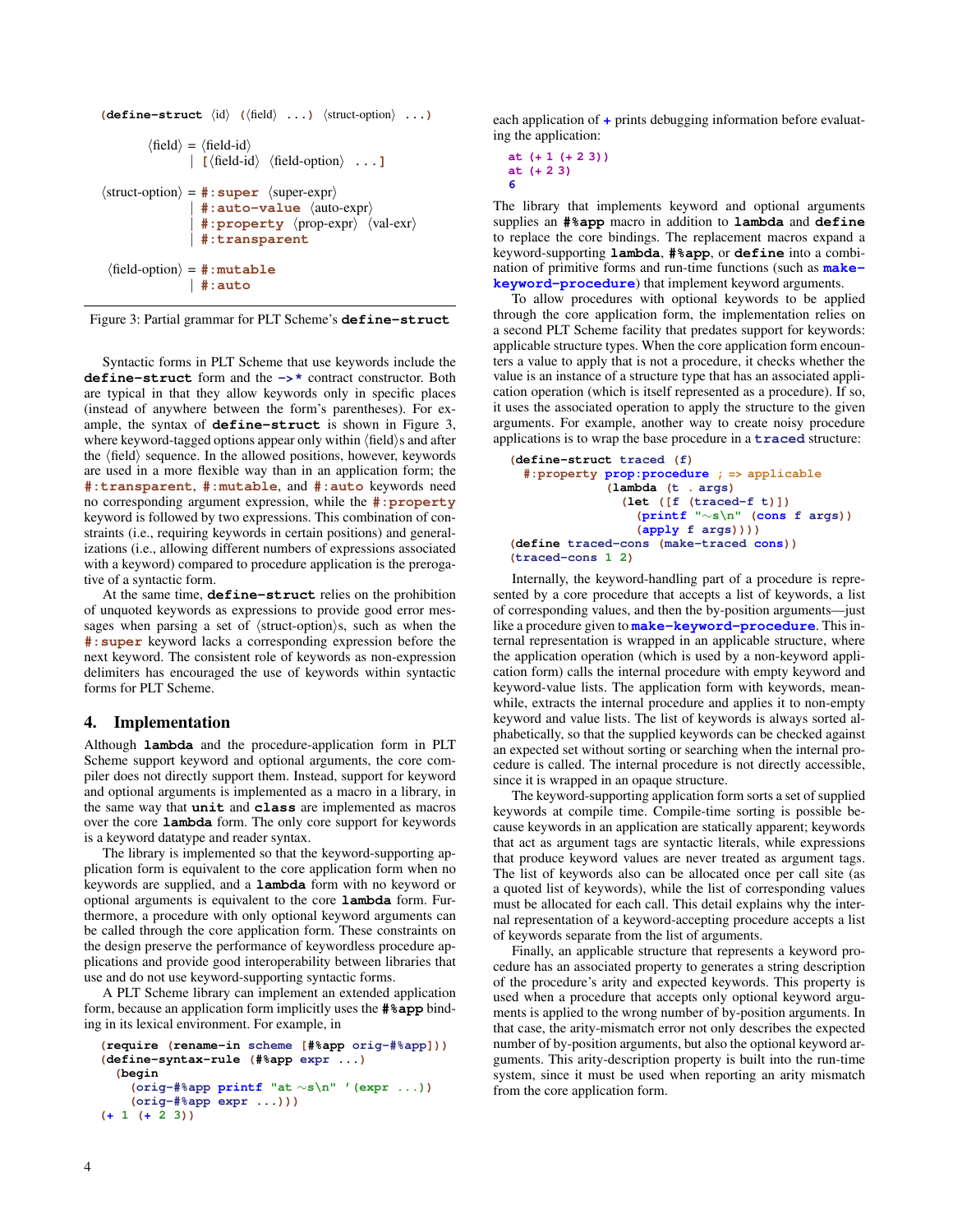# 5. Performance

In PLT Scheme, application of a keyword-accepting procedure is somewhat slower than a keywordless procedure, but the design presented here significantly outperforms our earlier, more conventional implementation. The performance cost relative to plain procedures has several causes: applications without optional keywords must extract a procedure from an applicable structure; keyword arguments are always collected into a list; keyword arguments must be checked against the expected set of keywords; and the compiler currently cannot inline keyword-accepting procedures. Procedures with optional (but no keyword) arguments expand to **caselambda**, in which case the relative cost is lower (no applicable structure, no keyword checking, and not collecting arguments into a list), but the compiler currently does not inline multi-clause **caselambda** procedures.

The following loops serve as rough micro-benchmarks:

```
; A plain procedure
(define (sub1 n) (- n 1))
(let loop ([n 10000000])
  (unless (zero? n) (loop (sub1 n))))
; With an optional argument
(define (sub1/opt [n 0]) (- n 1))
(let loop ([n 10000000])
  (unless (zero? n) (loop (sub1/opt n))))
; With unsupplied keyword argument
(define (sub1/kw/unused n #:m [m 1]) (- n m))
(let loop ([n 10000000])
  (unless (zero? n) (loop (sub1/kw/unused n))))
; Pass the argument in a list
(define (sub1/list nl) (- (car nl) 1))
(let loop ([n 10000000])
  (unless (zero? n) (loop (sub1/list (list n)))))
; With a required keyword argument
(define (sub1/kw #:n n) (- n 1))
(let loop ([n 10000000])
  (unless (zero? n) (loop (sub1/kw #:n n))))
; Required and unsupplied optional
(define (sub1/kw2 #:n n #:m [m 1]) (- n m))
(let loop ([n 10000000])
  (unless (zero? n) (loop (sub1/kw2 #:n n))))
; Many optional keywords
(define (sub1/kws #:a [a 0] #:n [n 5]
                  #:q [q 0] #:z [z 1])
  (- n z))
(let loop ([n 10000000])
```
**(unless (zero? n) (loop (sub1/kw4 #:n n #:z 1))))** Since the variations of **sub1** merely perform a fixnum subtraction that will be inlined by the compiler, the micro-benchmarks compare

just the overhead of different forms of procedure application. The run times for these versions are shown in Figure 4. For those runs, the benchmarks are executed outside of a module, where the compiler cannot inline definitions (but it can still inline the subtraction operation).

The "optional" case demonstrates the cost of **case-lambda** versus **lambda**, while the "unused keyword" case demonstrates the overhead of an applicable structure. The "list" case demonstrates the overhead of putting a single argument into a list and extracting it in the called function, as happens to a keyword argument in our implementation. The "keyword" case demonstrates the additional overhead of checking provided keyword arguments against the expected set. The "keywords and unused" case demon-

| program                | CPU time (msec) relative |     |
|------------------------|--------------------------|-----|
| plain                  | 327                      | 1.0 |
| optional               | 348                      | 1.0 |
| unused keyword         | 784                      | 2.3 |
| list                   | 503                      | 1.5 |
| keyword                | 1115                     | 3.4 |
| required plus optional | 1470                     | 4.4 |
| many optional          | 1999                     | 6.1 |

| Figure 4: Micro-benchmark results for PLT Scheme 4.2.1, on an           |
|-------------------------------------------------------------------------|
| 2GHz Core Duo MackBook running Mac OS X 10.5.7; results are             |
| median run times over three runs as measured using the <b>time</b> form |

| implementation    | plain |      | hide keywords |      | hide many kws |
|-------------------|-------|------|---------------|------|---------------|
| PLT               | 48    | 327  | 1115          | 1103 | 1999          |
| Old PLT           | 48    | 327  | 2869          | 2866 | 7891          |
| Gambit-C, default | 221   | 222  | 989           | 992  | 1437          |
| Gambit-C, fast    | 43    | 118  | 897           | 930  | 1287          |
| Chicken, default  | 1066  | 1079 | 2478          | 2502 | 7881          |
| Chicken, fast     | 8     | 353  | 1203          | 1430 | 4529          |
| R6RS, Ikarus      | 100   | 100  | $130*$        | 1237 | 2054          |
| R6RS, Larceny     | 66    | 143  | 66*           | 2237 | 4752          |
| R6RS, PLT         | 50    | 361  | $50*$         | 4644 | 9001          |
| <b>SBCL</b>       | 126   | 217  | 232           | 332  | 473           |
| Allegro CL        | 150   | 230  | 450           | 520  | 780           |
|                   |       |      |               |      |               |

Figure 5: Micro-benchmark results on an 2GHz Core Duo MackBook running Mac OS X 10.5.7; PLT Scheme version 4.2.1; Gambit-C version 4.4.0, with **(declare (standardbindings) (block) (fixnum) (not safe))** for the "fast" variant; Chicken version 4.0.0 with the **-Ob** compiler flag for the "fast" variant; Ikarus version 0.0.4-rc1+ revision 1827; Larceny version 0.97b1; SBCL version 1.0.23; Allego CL express edition version 8.1; both SBCL and Alllegro CL use **(declaim (optimize (speed 3) (safety 1) (space 0) (debug 0)))**; results are median run times over three runs as measured using a **time** form

strates how the checking overhead grows with both required and optional keywords, and the "many optional" case demonstrates how the overhead grows as additional optional keywords are added.

As a further check on the performance of our keyword implementation, we provide a comparison to several other implementations:

- An older and more conventional implementation of keyword arguments in PLT Scheme, where keywords are self-quoting and keywords are passed as normal procedure arguments.
- Keyword-argument support as provided by Gambit-C (Feeley 2009) and Chicken (Winkelmann et al. 2009), first with the default compiler settings, and then with settings for faster performance.
- Eddington's R6RS library for keyword procedures<sup>[3](#page-4-0)</sup> as run in Ikarus (Ghuloum 2009), Larceny (Clinger et al. 2009), and PLT Scheme.
- SBCL (SBCL 2009) and Allego CL (Franz, Inc. 2009) using Common Lisp standard keyword functions (Steele 1990).

For each implementation, Figure 5 reports run times for the plain, single-keyword, and many-keyword micro-benchmarks. The plain and single-keyword benchmarks are each run in two ways: one

<span id="page-4-0"></span><sup>3</sup> [http://bazaar.launchpad.net/˜derick-eddington/](http://bazaar.launchpad.net/~derick-eddington/scheme-libraries/xitomatl/files) [scheme-libraries/xitomatl/files](http://bazaar.launchpad.net/~derick-eddington/scheme-libraries/xitomatl/files), revision 180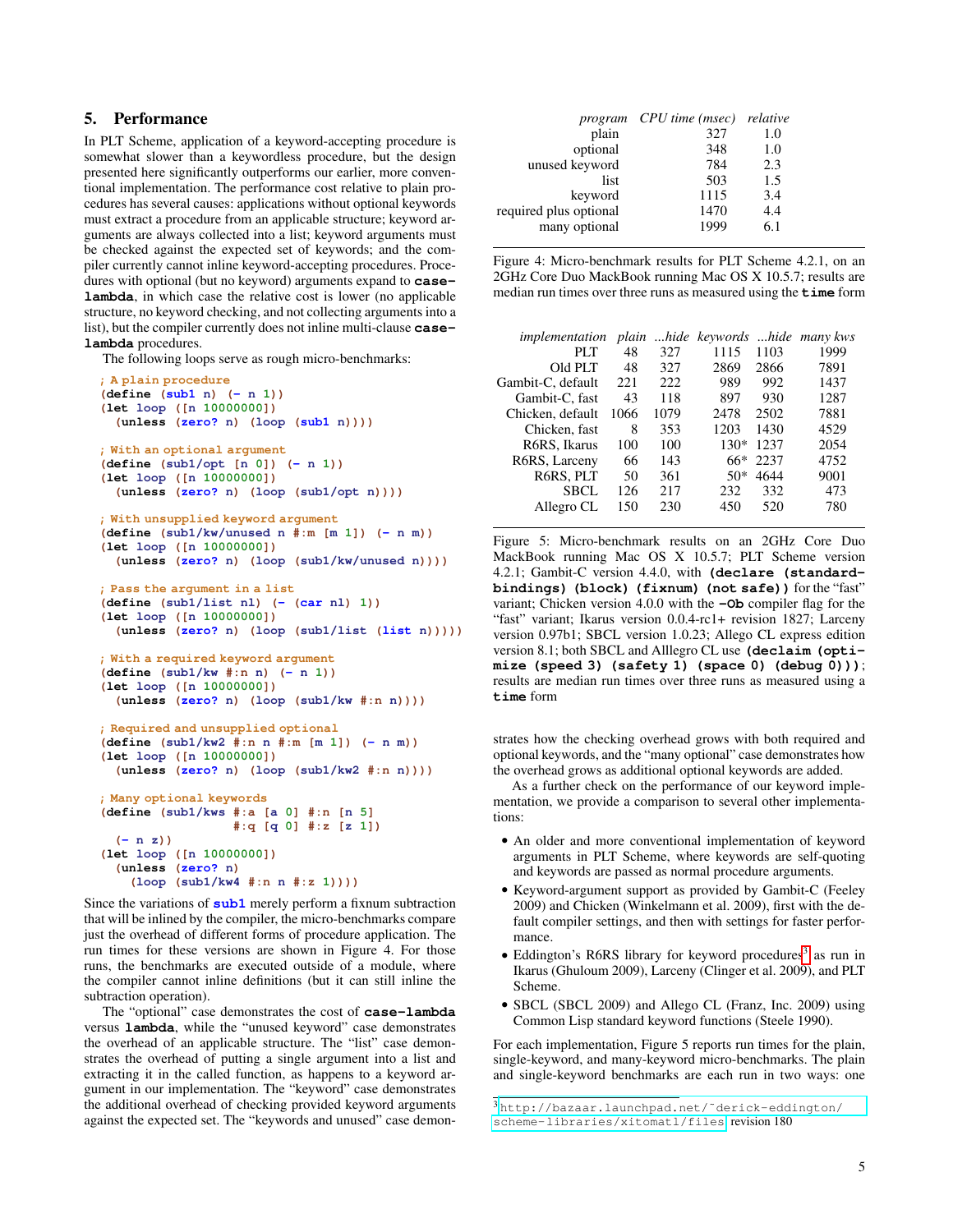with a direct use of a **define**d function within a compilation unit (e.g., within a module), and another where the function name is **define**d as **#f** and then **set!**ed to the function (or, in the case of Common Lisp, **setf**ed and then called via **funcall**). The latter corresponds to the *...hide* column, and the intent is to defeat inlining and other static analyses. We measure this difference because our approach to implementing keywords, if ported to other systems, might discourage static analysis. For similar reasons, we check the effect of different compiler settings in Gambit-C and Chicken. In the R6RS cases, the non-*...hide* case for keywords is special, because it works in the opposite direction: it uses a **define/kw** form that binds a macro to statically convert keyword arguments to by-position arguments at the call site.

Not surprisingly, Common Lisp implementations perform keyword applications with the lowest overhead relative to plain applications. Keywords in Common Lisp are standard and widely used, so implementors are motivated to tune their compilers for keyword arguments. Along similar lines, the result for the new keyword system in PLT Scheme reflects a 30% speed boost from a JIT-specialized primitive that fits the structure-unpacking needs of a keyword application (although the JIT is oblivious to the use of this primitive for keyword applications). Overall, the results illustrate that keywords in PLT Scheme have a typical overhead, even while providing a better separation of keyword arguments from byposition arguments and providing more flexibility in the placement of keyword arguments relative to by-position arguments.

As the first row in Figure 5 shows, the PLT Scheme compiler can greatly improve performance through procedure inlining, but inlining is not currently available for procedures that accept keywords. The performance of inlining could be recovered with a form analogous to **define/kw** in Eddington's R6RS library, which binds the name of a keyword-accepting procedure to an identifier macro. The macro expands direct applications of the keyword-accepting procedure to call a plain procedure—statically converting keyword arguments into by-position arguments, and thus enabling the usual inlining optimizations for plain procedures. Note that keyword arguments always can be detected statically by such a macro with our design, since keywords are a syntactic part of a keyword application, instead of dynamically detected as expression results. The performance of keyword applications without macros has been good enough, however, that we have not yet explored this approach.

## 6. Experience

Support for optional arguments was one of the first macros that we included in PLT Scheme. We managed, however, to avoid supporting keyword arguments for over a decade. The protocol for keyword arguments seemed inherently complex, so we tried to live without them.

Eventually, however, we ended up with too many functions consuming too many optional arguments, where supplying the *n*th optional argument required supplying also the *n-*1 preceding optional arguments. We also created many functions that were small, non-composable variations of each other. For example, Slideshow (Findler and Flatt 2004) provided a **slide** function for generating a slide, a **slide/title** function for generating a slide with a title, a **slide/center** for generating a slide with centered content, and a **slide/title/center** function for generating a slide with a title and centered content. Further variations of **slide** included three slashes.

Our initial design for keywords in PLT Scheme was based on Common Lisp, but with even more extensions and with some attempts to clean up the mingling of keywords and rest arguments. For example, while an argument tagged with **#:rest** includes any supplied keyword arguments (analogous to Common Lisp), an argument tagged with **#:body** includes only extra arguments that follow keyword arguments—and those extra arguments need not have keywords. We used **#:body** frequently; for example, a keyword-based **slide** procedure must accept keywords for configuration but arbitrary rest arguments for the content of the slide.

Many other beautiful generalizations in our initial keyword system, such as the ability to nest optional and keyword syntax in place of a **#:body** identifier, went completely unused. Worse, concerns with error messages and with accidental consumption of keywords as arguments lead to a relatively restrained use of keywords in our libraries. To some degree, the complexity of the syntax for defining keyword-accepting procedures (and notably its lack of connection to the application syntax) also limited adoption. Finally, having to import an extra library to obtain the keyword-supporting **lambda** form was a significant obstacle.

The design presented here arose from an effort to make keyword arguments more widely acceptable in PLT Scheme: to simplify their semantics, to streamline their syntax, and to integrate them into our main dialect of Scheme. Subjectively, the design feels right, and we now use keyword arguments in many more functions and in parts of the language that are closer to the core. For example, **call-with-output-file** used to accept optional arguments to select text versus binary mode and to indicate handling for a file that exists already. Since the arguments were optional, they were placed at the end of the argument list, which is after the callback procedure that is often a **lambda** expression:

```
(call-with-output-file
dest
(lambda (out)
  ....) ; many lines
'truncate
'text)
```
The distance between the file name and the mode flags made the code difficult to read and write, and the specification of the extra arguments was awkward to document (i.e., up to two extra arguments that are distinct symbols from certain sets). Using keyword arguments, we write the above expression as

```
(call-with-output-file
dest #:exists 'truncate #:mode 'text
(lambda (out)
  ....))
```
In this form, the callback procedure regains its place at the end, where it belongs. The file name is still the first argument, where it belongs. The extra optional arguments are more clearly tagged via keywords, and they can be placed in the middle of the by-position arguments, which is where they work best. The specification of the optional arguments (i.e., keyword-tagged with simple defaults) is straightforward and easy to document.

Before deploying our current design for keyword argument, we anticipated problems with the pattern **(lambda args ...)** to accept arbitrary arguments or **(lambda args (apply ... args))** to propagate all arguments. Those patterns work only for by-position arguments; generalizing any use of those patterns requires a switch to **make-keyword-procedure** and **keyword-apply**, which is more verbose and more difficult to remember. For example, the **traced** example of an applicable structure in Section 4 does not support tracing of keyword arguments, and it should be generalized as follows:

```
(define-struct traced (f)
 #:property prop:procedure
 (make-keyword-procedure
  (lambda (kws vals t . args)
    (let ([f (traced-f t)])
      (printf "∼s\n" (list* f kws vals args))
      (keyword-apply f kws vals args)))))
```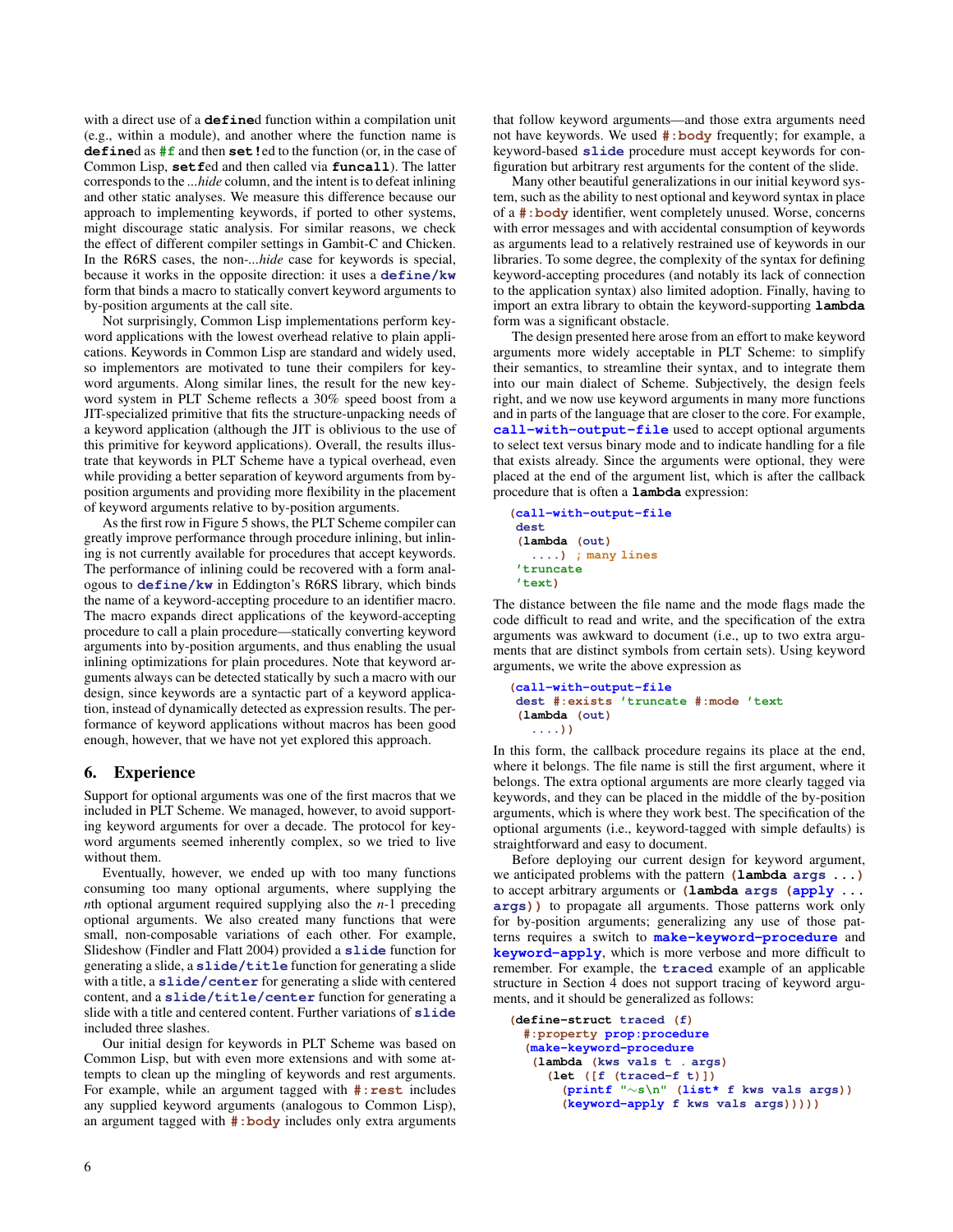For similar reasons, some PLT Scheme library procedures have not automatically worked with keywords on a first iteration, such as the **const** function to produce another function that accepts any arguments and returns a constant. Such problems are easy to fix, and occasional missing support for keywords has not been a significant problem so far, but we expect to provide syntactic support for the **make-keyword-procedure** and **keywordapply** pattern.

The initial implementation of our design for keywords did not include the extra property for arity reporting that is described at the end of Section 4. As a result, if the keyword-based **callwith-output-file** was applied to four by-position arguments, the error message simply reported that the procedure expects one to two arguments without mentioning that the procedure also accepts optional **#:exists** and **#:mode** arguments. Indeed, such an error message often appeared as a result of a call to **call-withoutput-file** using old-style optional symbols instead of the new keyword arguments. PLT Scheme users immediately requested improvement in the error message, which reflects the demand for clear error reporting that our design was created to satisfy.

## 7. Related Work

We know of three major designs for keywords in Lisp and Scheme: keywords in Common Lisp (Steele 1990), keywords in DSSSL (ISO 1996), and SRFI-89 (Feeley 2007). At least one other design has been implemented through portable Scheme macros. Ada, Python, and OCaml, support keyword arguments, while keyword arguments in Smalltalk are fundamentally different. We take each of these in turn in the following sections, and we end with a brief discussion of the syntax of keywords in Scheme.

#### 7.1 Common Lisp

In Common Lisp, keywords are the same datatype as symbols, but they are written with a **:** prefix and they are self-quoting as an expression. (This is actually a trick related to packages; see Section 7.7.)

A Lisp procedure definition can include the special identifiers **&optional** or **&key** before a set of arguments to declare them as optional or by-keyword. In the latter case, the local name of the argument effectively doubles as the keyword. Keyword arguments are always optional, and the default value for optional and keyword arguments is **nil** if none is declared. An **&allow-other-keys** declaration suppresses rejection of keywords for actual arguments that have no corresponding **&key** formal argument. A "rest" argument can be specified with the **&rest** declaration, which must appear before any **&key** declarations. (The full syntax is somewhat more complex, but those are the main points.)

For example, a **rectangle** procedure that accepts a width, an optional height that default to the width, and and an optional keyword-tagged color argument that defaults to **"pink"** is written and called as

**(defproc (rectangle width**

**&optional (height width) &key (color "pink"))**

#### **....)**

#### **(rectangle 10 20 :color "blue")**

The semantics of **&optional** and **&key** declarations is essentially to extend the number of arguments accepted by the procedure, and then post-process the list of extra by-position arguments to match them with optional and keyword arguments. When the function consumes keyword arguments, the total number of arguments after the by-position arguments must be even, and the keywords that tag arguments are interleaved with the argument values–i.e., the argument list is used as a *plist*. When both **&key** and **&rest**

are used, arguments that are candidates for keyword arguments (including the keywords themselves) are collected into a **&rest** argument, and the number of arguments must be even.

With keywords as part of the standard, many standard procedures in Common Lisp can exploit keyword arguments. For example, the **member** function accepts a comparison procedure as a **test:** argument, in contrast to Scheme's proliferation of separate **member**, **memv**, **memq**, and **memp** procedures.

An advantage of implementing keyword-argument passing as normal arguments, as in Common Lisp, is that procedures like **apply** work with keywords automatically, and the **&rest**argument convention accommodates arbitrary keywords (at least when **&allow-other-keys** is declared). Separate **keywordapply** and **make-keyword-procedure** procedures are unnecessary.

Compared to our design, however, the Common Lisp design suffers several drawbacks:

- Since optional- and keyword-argument values are drawn from the same set of actual arguments, and since the keywords that are meant as tags are passed the same as ordinary arguments, keywords can be accidentally consumed as optional arguments. As noted by Seibel (2005), "Combining **&optional** and **&key** parameters yields surprising enough results that you should probably avoid it altogether."
- Although folding keyword arguments into a **&rest** arguments makes sense in combination with **&allow-other-keys**, it means that a procedure cannot generally accept both byposition rest arguments and keyword arguments. Instead, using keywords forces the rest argument to be a plist.
- Keyword arguments must be placed last in a procedure application. That is, keywords can be in any order relative to each other, but they must appear after all required and optional by-position arguments.

The first two drawbacks, in particular, inhibit the use of keywords to extend existing procedures that already use optional or rest arguments. Our design accommodates such extensions, while producing more consistent error messages and being simpler to explain overall.

Dylan (Shalit 1996) supports keyword arguments in much the same way as Common Lisp, except that only keyword arguments can be optional. Furthermore, Dylan distinguishes keyword tags in applications from argument expressions, so that a keyword intended as a tag is never accepted as an argument value. Dylan thus achieves many of the goals in our design of providing a better separation between keyword and by-position arguments, but it does so by restricting the Common Lisp model. A remaining drawback is that keyword arguments cannot be mixed with by-position arguments.

## 7.2 DSSSL

DSSSL includes an expression language that is based on Scheme, but it includes keyword arguments similar to those of Common Lisp. Keywords in DSSSL are a separate datatype from symbols; they are written like symbols, but with a trailing **:**. Instead of identifiers like **&key** that are treated specially in argument lists, DSSSL uses the special constants **#!key**, **#!optional**, and **#!rest** (and it omits the other declarations of Common Lisp). The semantics of procedure calls and argument processing are as in Common Lisp.

The **rectangle** example in DSSSL syntax looks like the Common Lisp version, but with **&** changed to **#!** and a colon in the application moved to the end of the keyword:

**(define (rectangle width #!optional (height width)**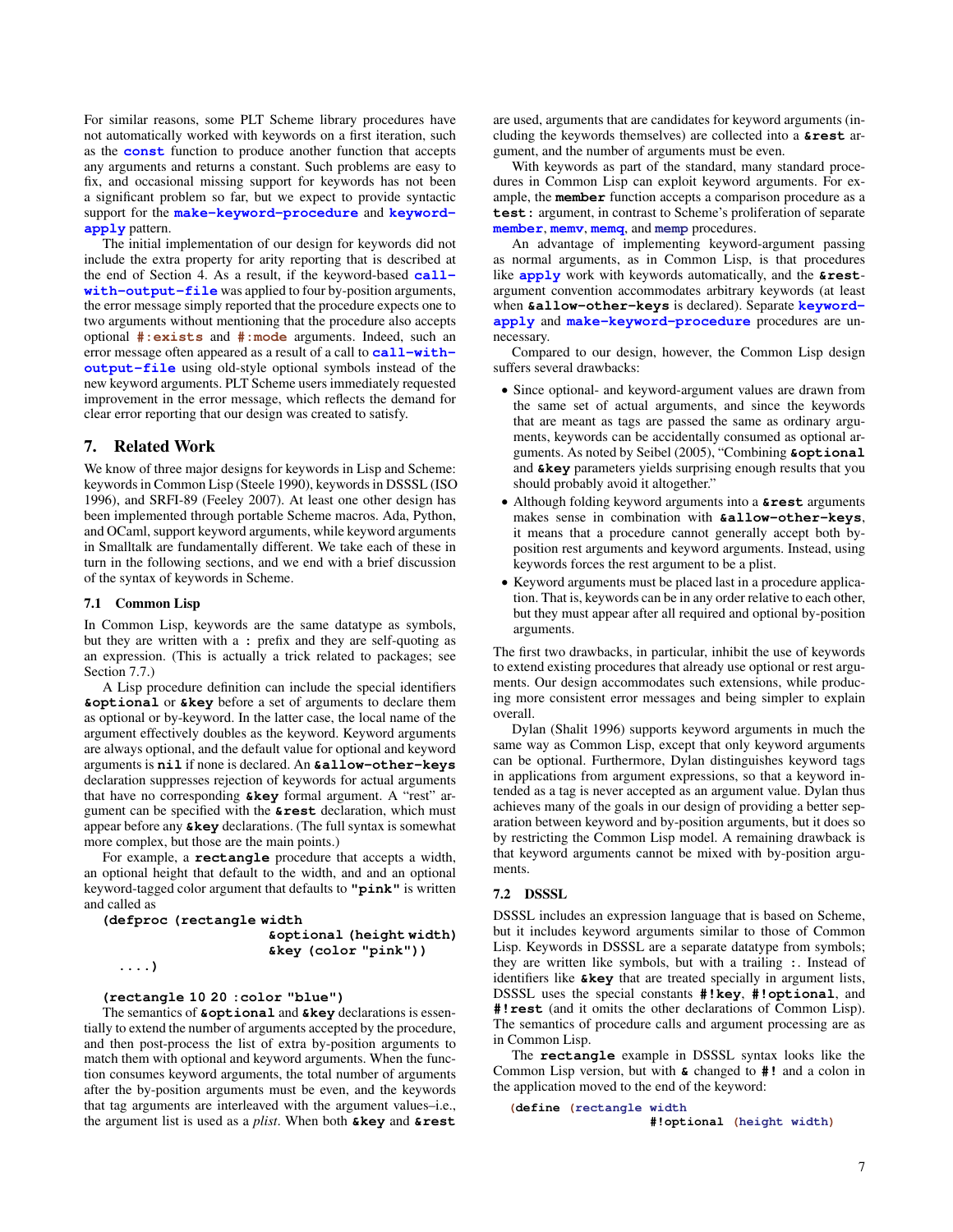**#!key (color "pink"))**

#### **(rectangle 10 20 color: "blue")**

DSSSL-style keyword and optional arguments is implemented by several Scheme implementations, including Bigloo (Serrano 2009), Chicken (Winkelmann et al. 2009), and Gambit (Feeley 2009), though details vary slightly. For example, **#!key** is a symbol in Chicken. Compared to our design, keyword and optional arguments in DSSSL have the same advantages and drawbacks as in Common Lisp.

#### 7.3 SRFI-89

**....)**

Like DSSSL, SRFI-89 distinguishes keyword values from symbols, uses a trailing **:** for the syntax of keywords, and keywords are self-quoting. Unlike DSSSL, SRFI-89 regularizes the syntax of procedures with keyword and optional arguments by making the procedure syntax more closely match the application syntax.

A keyword is associated with an argument in a procedure expression by placing the keyword before the formal argument; a small difference to our syntax is that the keyword and argument identifier are grouped by parentheses. An optional argument is declared by placing a default-value expression after the formal argument, and then grouping the two with parentheses. A keyword argument can be required, or it can be made optional by adding a default-value expression after identifier, within the parentheses that group it with the keyword.

The **rectangle** example could be written with SRFI-89 as follows:

```
(define (rectangle width
                    (height width)
                    (color: color "pink"))
 ....)
```
#### **(rectangle 10 20 color: "blue")**

Our design mostly imitates the SRFI-89 syntax, because we value the syntactic similarly of declarations and applications. We depart from SRFI-89 syntax in not grouping a keyword with a formal argument in a procedure declaration, because that change further strengthens the similarity to applications (where a keyword and its argument expression are not grouped with parentheses).

SRFI-89 separates a rest argument from keyword arguments; an argument is consumed either as a keyword argument or collected into the rest argument, but never both. SRFI-89 also generalizes keyword support by allowing keyword arguments to appear before by-position arguments. Unlike our design, however, keywords are either grouped together before by-position arguments or together after by-position arguments, and the order for a given procedure is determined by the procedure declaration. A drawback of this approach is that callers of a procedure must remember which order is used for a given procedure. Our design more completely separates by-position and by-keyword arguments, so that keyword arguments can always appear in any order relative to by-position arguments.

As in Common Lisp and DSSSL, optional- and keyword- argument handling is defined in terms of post-processing a sequence of by-position arguments, where keyword tags are mingled with argument values. As a result, it suffers from the many of the same problems in terms of accidental treatment of a keyword tag as a direct argument.

#### 7.4 Implementation via Macros

Scheme macros support a portable implementation of optional and keyword arguments, although no such implementation has become widely used. One recent effort is Eddington's implementation for R6RS, which we used for performance measurements in Section 5.

A lack of documentation for the library makes a detailed comparison difficult, but as we noted in Section 5, the library supplies a **define/kw** form for binding names that resolve keyword arguments statically. Having no syntactic distinction between keywords as expressions and keywords as argument tags, however, makes the library's static resolution inconsistent with its dynamic resolution.<sup>[4](#page-7-0)</sup>

A variant of our design appears to be possible as a portable implementation using macros. Keywords could be identified through a **keyword** form that signals a syntax error when used as an expression, while an explicit **with-keyword** form would serve the role of a keyword-allowing application form that detects **keyword** tags. The combination of **keyword** and **with-keyword** enables the distinction between keyword tags and argument expressions, though it is syntactically more verbose than a built-in syntax of keywords or allowing **#%app** to be refined. To allow a procedure with optional keywords to be called through a normal application form, keyword-accepting procedures would be represented as plain procedures (since Scheme standards do not include applicable structure types); the protocol for supplying keyword arguments could use a special value as a regular argument to indicate that certain other arguments provide lists of keywords and associated values.

#### 7.5 Ada, Python, and OCaml

Every function in Ada or Python supports keyword arguments, where the name of each formal argument doubles as the keyword for the argument. In a function call, by-position arguments are provided first and matched to formal arguments in order, and then keyword arguments can appear (in any order) to supply values for the remaining arguments. As in our design, keyword arguments are syntactically distinguished from by-position arguments in a function call. Unlike our design, by-position arguments must be supplied first.

Ada's double role for every formal argument as both a byposition and by-keyword argument is different from Lisp and Scheme systems, where formal argument names are purely local. Exposing all argument names as keywords in Scheme conflicts with other important aspects of the language, such as alpha renaming. A workable syntax might have the programmer annotate identifiers that should double as by-position and by-keyword arguments.

OCaml supports *labels* on function arguments that are similar to Ada's keyword arguments. A programmer explicitly designates labeled formal arguments using ∼ on the argument (and, optionally, a label that is separate from the argument's local identifier). The label of an argument becomes part of the function's type, which means that the compiler can always statically adjust the order of labeled arguments in a function call—even changing the order of curried applications to match the declaration order. Labelled arguments also can be optional (which, again, is exposed in the type of the function).

Finally, the PLT Scheme class system behaves much like Ada, in that class initialization arguments (i.e., constructor arguments) are usually supplied by name, but they can also be supplied by position. If arguments are supplied by position, the order of the names in the class declaration is used to match them with arguments values. This design pre-dates general keyword support in PLT Scheme, and it mainly provided backward compatibility with a previous iteration of the class system that supported only by-position initialization arguments.

Allowing keyword arguments to be supplied by position, as in Ada, conflicts somewhat with allowing keyword arguments in any order relative to by-position arguments; perhaps sensible rules could be specified to govern a mixed order of arguments with and

<span id="page-7-0"></span><sup>4</sup> [http://groups.google.com/group/ikarus-users/](http://groups.google.com/group/ikarus-users/browse_thread/thread/fb3a813c198311ff) [browse\\_thread/thread/fb3a813c198311ff](http://groups.google.com/group/ikarus-users/browse_thread/thread/fb3a813c198311ff)